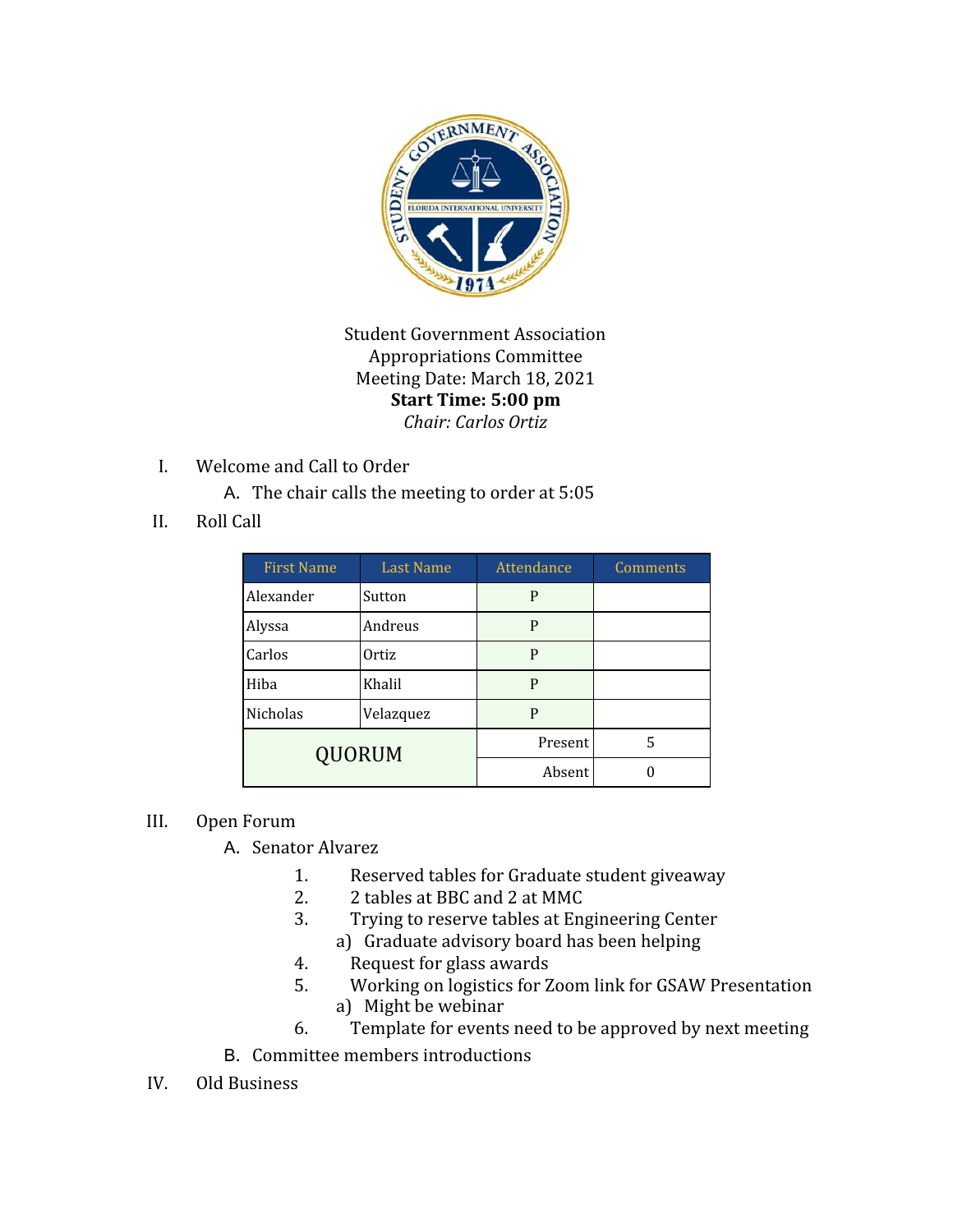- A. Fund Requests
	- 1. Motorsports
		- a) Have to invite representative to present to committee
- B. Initiative to work together on as a committee
	- 1. Michelle Castro said that we cannot make an appropriation for food pantry but we can host an SGA sponsored food drive so that we can donate to the food pantry
		- a) Alex suggests second to last week of classes

## POP 5:27 Senator Velazquez

V. New Business

- A. ASCE Appropriation
	- 1. Senator Sutton moves to go into a 1-minute discussion. Senator Andreus seconds. Motion passes.
	- 2. Senator Khalil moves to go into voting. Senator Sutton seconds. Motion passes

| <b>First Name</b> | <b>Last Name</b> | Vote       | Reason |
|-------------------|------------------|------------|--------|
| Alexander         | Sutton           | Y          |        |
| Alyssa            | Andreus          | Y          |        |
| Carlos            | Ortiz            | Y          |        |
| Hiba              | Khalil           | Y          |        |
| Nicholas          | Velazquez        |            |        |
| <b>PASS</b>       |                  | Yay        | 4      |
|                   |                  | Nay        | 0      |
|                   |                  | Abstention |        |

- B. Bright Futures Resolution
	- 1. Senator moves to go into discussion for indefinite time. Senator Andreus seconds. Motion passes.
	- 2. Senator Andreus moves to go into voting. Senator Khalil seconds. Motion passes

| <b>First Name</b> | <b>Last Name</b> | Vote | Reason |
|-------------------|------------------|------|--------|
| Alexander         | Sutton           |      |        |
| Alyssa            | Andreus          |      |        |
| Carlos            | Ortiz            |      |        |